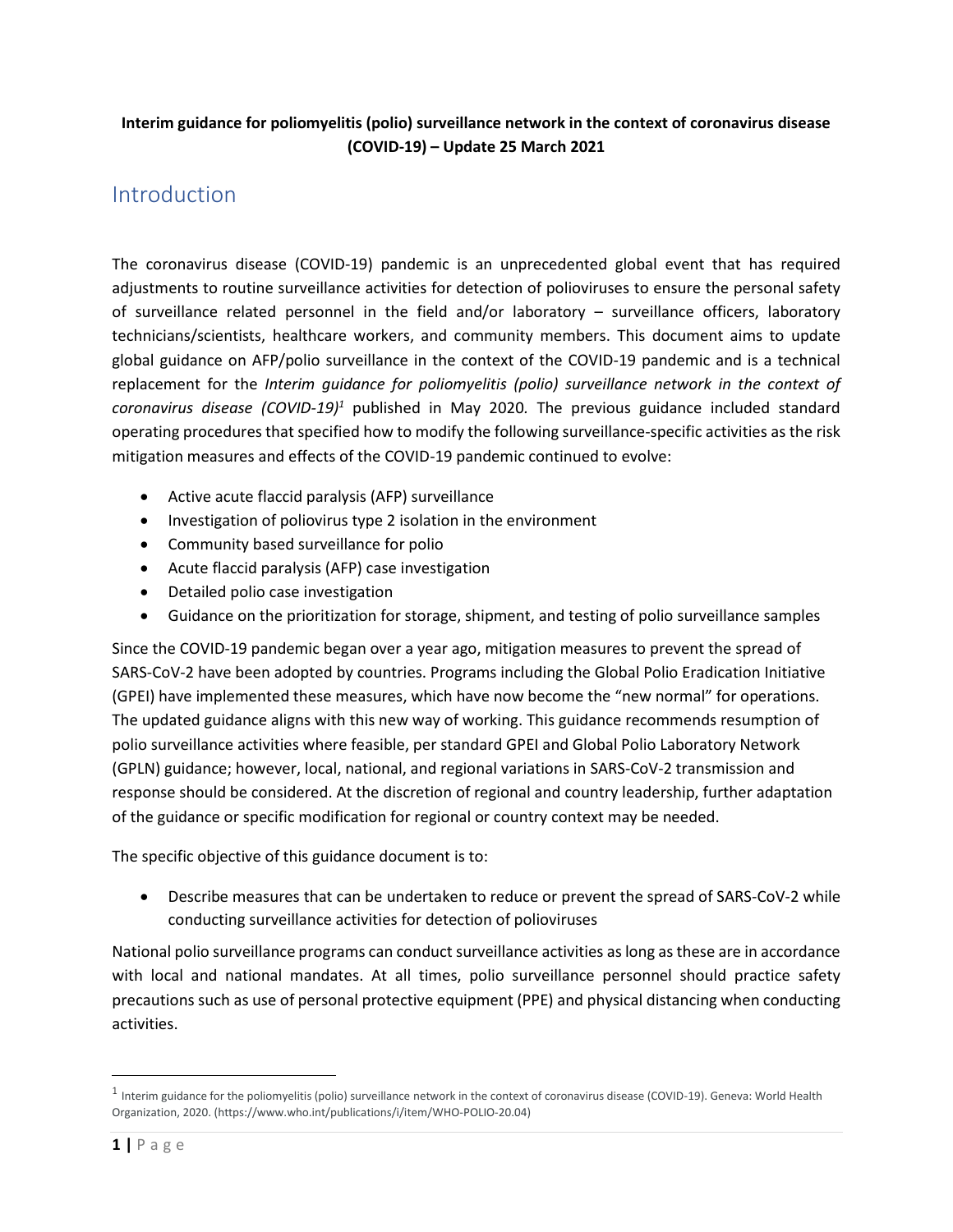As countries implement this guidance and adapt to the local context, the programme must remember not to compromise on the safety and security of surveillance officers and other polio staff and adhere to the principles of "do no harm" and "duty of care" by limiting direct contact with patients/individuals, maintaining appropriate physical distancing and ensuring that all health care workers are fully trained and have appropriate PPE2,3 *.*

## Recommendations for in-person activities

Polio surveillance personnel who conduct field polio surveillance activities should be provided with, as a minimum, hand sanitizers or handwashing supplies if access to clean water is available, face masks, and disinfectant solution to clean surfaces. Protective measures in place for polio surveillance prior to the COVID-19 pandemic such as gloves for collecting stool specimens or other PPE for environmental surveillance sample collection will similarly protect from SARS-CoV-2 transmission. In situations where programme personnel are at increased risk of contracting COVID-19 (e.g., during case specimen collection and handling, in-person case investigations and active surveillance visits), additional measures including the provision of gloves should be considered. Polio surveillance personnel should receive the COVID-19 vaccine in accordance with national/Ministry of Health instructions and prioritization.

#### *General*

- Maintain at least 1-meter (approximately 3 feet) distance between individuals and, if not possible, ensure proper use of non-medical mask
- Wear non-medical mask in indoor (e.g. offices, shared workplaces, clinics) regardless of whether physical distancing of at least 1 metre can be maintained or outdoor settings where physical distancing of at least 1 metre cannot be maintained<sup>4</sup>
- Perform hand hygiene after conducting in-person activities with soap and water or hand sanitizer containing 60-80% alcohol

#### *Visiting health facilities*

- Conduct activities (i.e., medical records review) in a well-ventilated space, outdoors and/or by maintaining recommended physical distancing as often as possible
- All personnel should practise good hand hygiene<sup>5</sup> before and after each direct person encounter

<sup>&</sup>lt;sup>2</sup> Overview of public health and social measures in the context of COVID-19: interim guidance. Geneva: World Health Organization; 2020 [\(https://www.who.int/publications-detail/overview-of-public-health-and-social-measures-in-the-context-of-covid-19\)](https://www.who.int/publications-detail/overview-of-public-health-and-social-measures-in-the-context-of-covid-19).

<sup>&</sup>lt;sup>3</sup> Infection prevention and control during health care when novel coronavirus (nCoV) infection is suspected: interim guidance. Geneva: World Health Organization; 2020.

[<sup>\(</sup>https://www.who.int/publications-detail/infection-prevention-and-control-during-health-care-when-novel-coronavirus-\(ncov\)-infection-is](https://www.who.int/publications-detail/infection-prevention-and-control-during-health-care-when-novel-coronavirus-(ncov)-infection-is-suspected-20200125)[suspected-20200125\)](https://www.who.int/publications-detail/infection-prevention-and-control-during-health-care-when-novel-coronavirus-(ncov)-infection-is-suspected-20200125).

<sup>&</sup>lt;sup>4</sup> Mask use in the context of COVID-19. Geneva: World Health Organization; 2020. Advice on the use of masks in the community, during home [care and in healthcare settings in the context of the novel coronavirus \(COVID-19\) outbreak \(who.int\)](https://www.who.int/publications/i/item/advice-on-the-use-of-masks-in-the-community-during-home-care-and-in-healthcare-settings-in-the-context-of-the-novel-coronavirus-(2019-ncov)-outbreak)

<sup>5</sup> WHO save lives, clean your hands in the context of COVID-19. Geneva: World Health Organization; 2020. https://www.who.int/publications/m/item/who-saves-lives-clean-your-hands-in-the-context-of-covid-19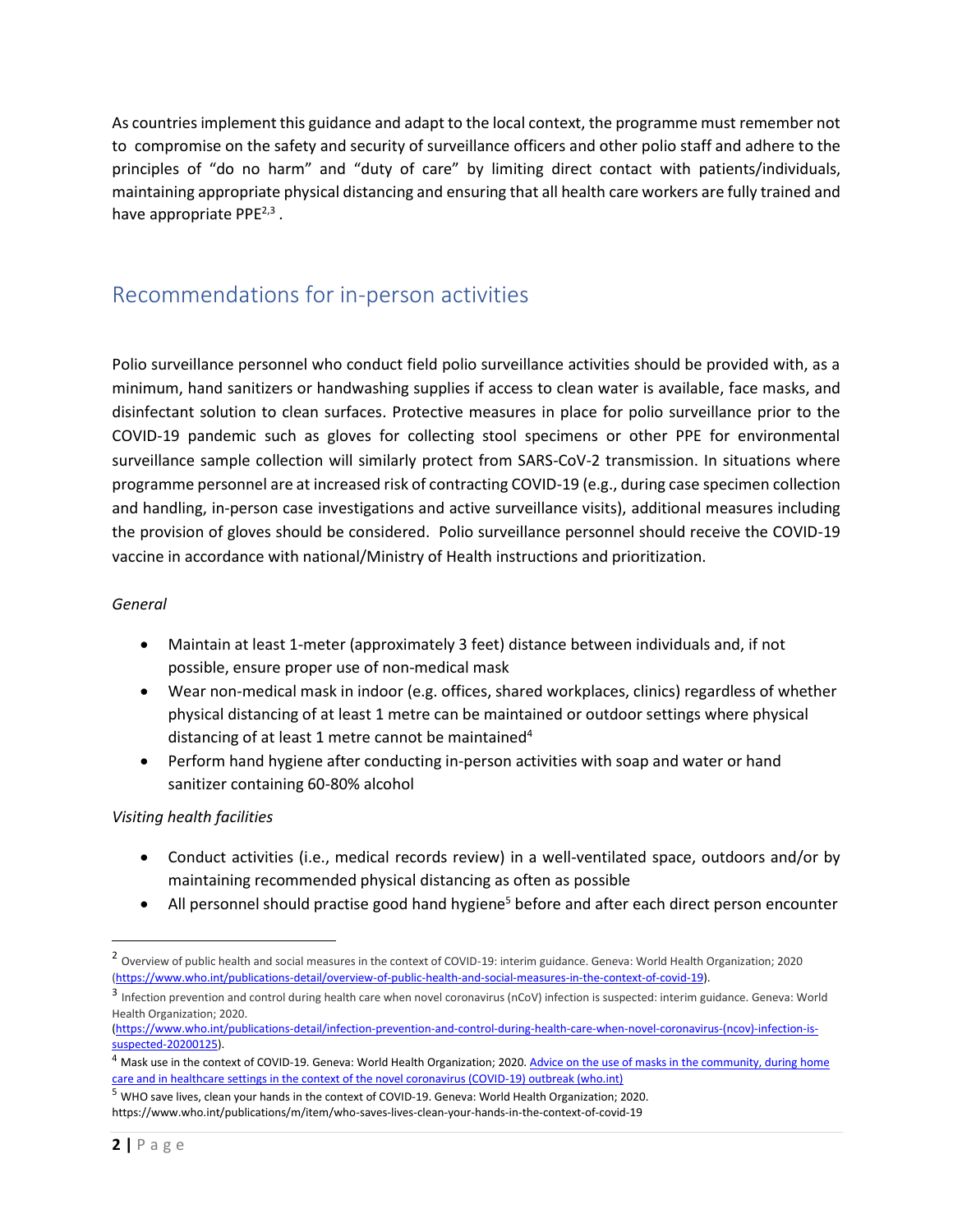• Disinfect any surfaces with a chlorine or alcohol-based solution before and after use<sup>6</sup>

#### *Visiting communities*

- Conduct activities (i.e., interviews, visual assessments) in a well-ventilated space, outdoors and/or by maintaining recommended physical distancing as often as possible.
- Avoid crowded areas by  $-$ 
	- $\circ$  Limiting the number of people involved in an activity to those who are essential
	- o Conducting virtual/telephone activities where possible
- All personnel should practise good hand hygiene before and after each direct person encounter

#### *Trainings and meetings*

- Recommend continuing to conduct maximally virtual meetings and trainings until there are compelling situations. In-person meetings and training sessions should be conducted in wellventilated (e.g., open windows) and frequently disinfected areas; and reports of such activities MUST mention reasons (*for in person training* )
- Limit number of people gathered according to national or local guidelines<sup>7</sup>
- *Consult web-based GPEI training modules on basics of surveillance that are suited to the 'new norms'. These are most likely to be available by Xxxx, 2021.*
- •

## Considerations for implementation

Polio surveillance activities implemented in the context COVID-19 require special considerationsto ensure the safety of polio staff and community members. The following principles should be reviewed and incorporated into practice by regional and country leadership overseeing activities (general) and staff executing activities (individual).

#### *General<sup>8</sup>*

- Tailor strategies to enable safest, most effective implementation of surveillance activities. This may translate to web or telephone-based implementation in areas with community transmission.
- Involve community leaders in surveillance activities conducted in the community; work with the community to minimize risk of SARS-CoV-2 transmission during surveillance activities
- Ensure adequate access to PPE supplies, e.g. masks, hand sanitizer or hand washing units with soap and water

#### *Individual*

<sup>&</sup>lt;sup>6</sup> Cleaning and disinfection of environmental surfaces in the context of COVID-19. Geneva: World Health Organization; 2020. https://www.who.int/publications/i/item/cleaning-and-disinfection-of-environmental-surfaces-inthe-context-of-covid-19

<sup>7</sup> Interim Guidelines for Frontline Workers on Safe Implementation of House-To-House Vaccination Campaigns (25 June 2020). Geneva: World Health Organization; 2020[. INTERIM guidelines FOR FRONTLINE WORKERS on safe implementation of house-to-house vaccination campaigns](https://polioeradication.org/wp-content/uploads/2020/03/Interim-guidelines-for-frontline-workers-on-safe-implementation-of-house-to-house-vaccination-campaigns.pdf)  [\(25 JUNE 2020\) \(polioeradication.org\)](https://polioeradication.org/wp-content/uploads/2020/03/Interim-guidelines-for-frontline-workers-on-safe-implementation-of-house-to-house-vaccination-campaigns.pdf)

<sup>8</sup> Framework for decision-making: implementation of mass vaccination campaigns in the context of COVID-19. Geneva: World Health Organization; 2020. [Framework for decision-making: implementation of mass vaccination campaigns in the context](https://www.who.int/publications/i/item/WHO-2019-nCoV-Framework_Mass_Vaccination-2020.1) of COVID-19 (who.int)